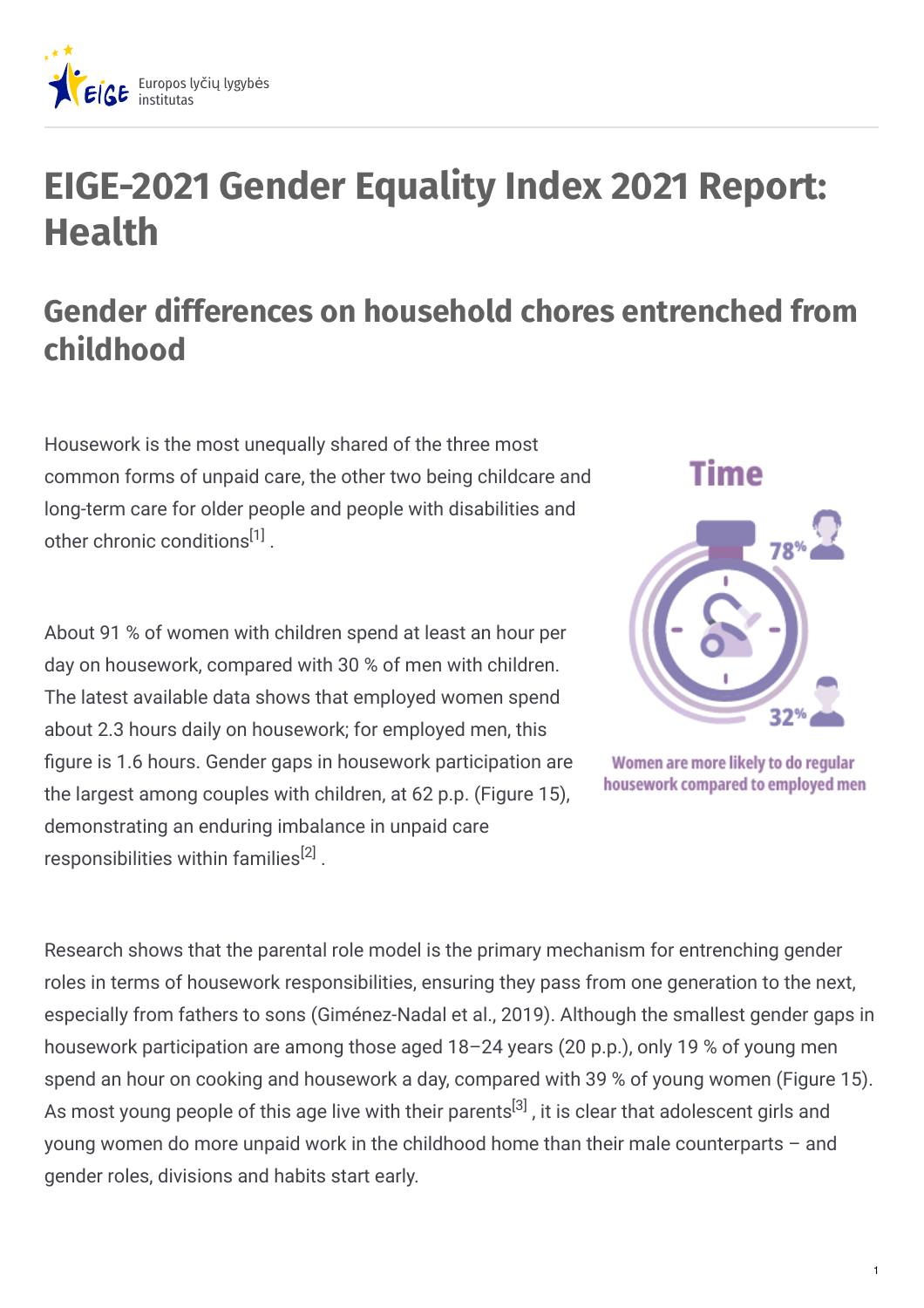

Figure 15. Women and men cooking and/or doing housework, every day by family composition, age, education level, country of birth and disability (%, 18+ years, EU, 2016)

Source: Authors' calculation, Eurofound, European Quality of Life Survey (EQLS), 2016.

The burden of unpaid care work is greater for women in non-standard and low-paid jobs. EWCS data shows that women in temporary jobs or without a formal contract spend twice as much time providing unpaid care daily as women employed in permanent jobs (EIGE, 2021d). One reason is the lack of economic resources to rely on external services. Yet women in irregular and temporary jobs are unable to access more stable jobs because of their substantial care responsibilities. In addition, FRA data shows that in most EU countries migrant women are less likely than native women to be in paid work because of care duties (FRA, 2019).

Education levels affect the likelihood of women and men spending an hour a day on housework and cooking – in opposing ways. While the share of women spending this much time on housework decreases with higher educational level (81 % of those with a low level of education, 78 % with a medium level and 74 % with a high level), the opposite is true for men (Figure 15).